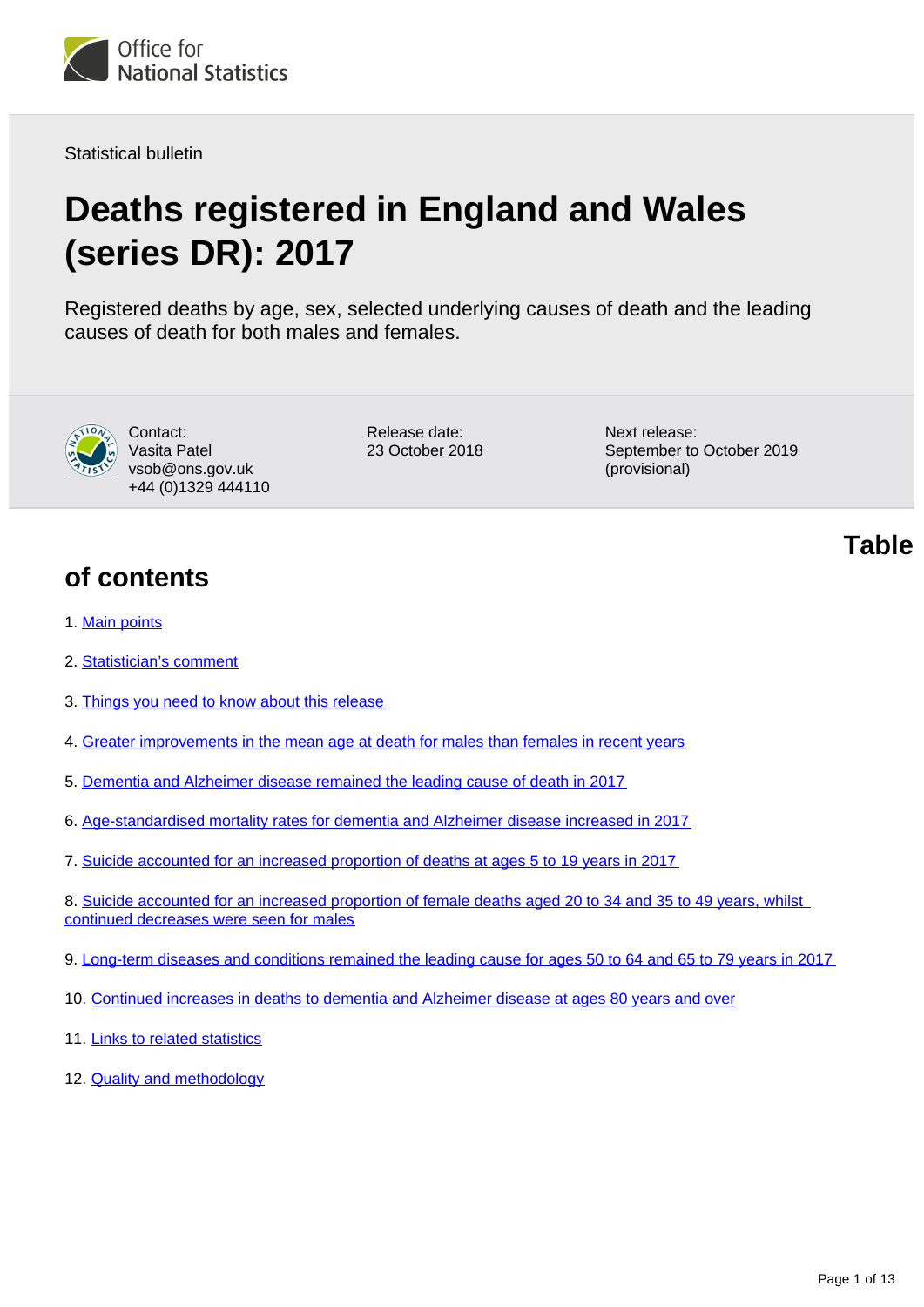## <span id="page-1-0"></span>**1 . Main points**

- Deaths due to dementia and Alzheimer disease increased again in 2017 and it remained the leading cause of death in England and Wales, accounting for 12.7% of all deaths registered.
- Ischaemic heart diseases remained the second leading cause of death in 2017, accounting for 10.9% of deaths registered, a smaller proportion than the previous year.
- Chronic lower respiratory diseases were the third leading cause of death, overtaking cerebrovascular diseases.
- Ischaemic heart diseases remained the leading cause of death for males in 2017, accounting for 13.7% of male deaths – unchanged from the previous year.
- Dementia and Alzheimer disease remained the leading cause of death for females in 2017, accounting for 16.5% of female deaths, an increase from 15.6% in 2016.
- When adjusting for changes in the population size and age-structure, age-standardised mortality rates for dementia and Alzheimer disease continued to increase in 2017 for both males and females.
- Improvements in the mean age at death have been greater for males than females in recent years.

## <span id="page-1-1"></span>**2 . Statistician's comment**

"Dementia and Alzheimer's disease remained the leading cause of death in 2017 for the third consecutive year. It was responsible for more than one in eight of all registered deaths, an increase from the previous year. Ischaemic heart diseases, which includes coronary heart disease, remained the second leading cause of death in 2017.

"Chronic lower respiratory diseases, which affect the lungs, are now the third leading cause of death, overtaking cerebrovascular diseases, which held this position in 2016. This follows a long-term decline in deaths from cerebrovascular diseases, such as strokes and brain haemorrhages. Lung cancer has remained the fifth leading cause of death."

Vasita Patel, Vital Statistics Outputs Branch, Office for National Statistics. Follow [@StatsLiz](https://twitter.com/StatsLiz?ref_src=twsrc%5Etfw) on Twitter.

## <span id="page-1-2"></span>**3 . Things you need to know about this release**

Important information for interpreting these mortality statistics: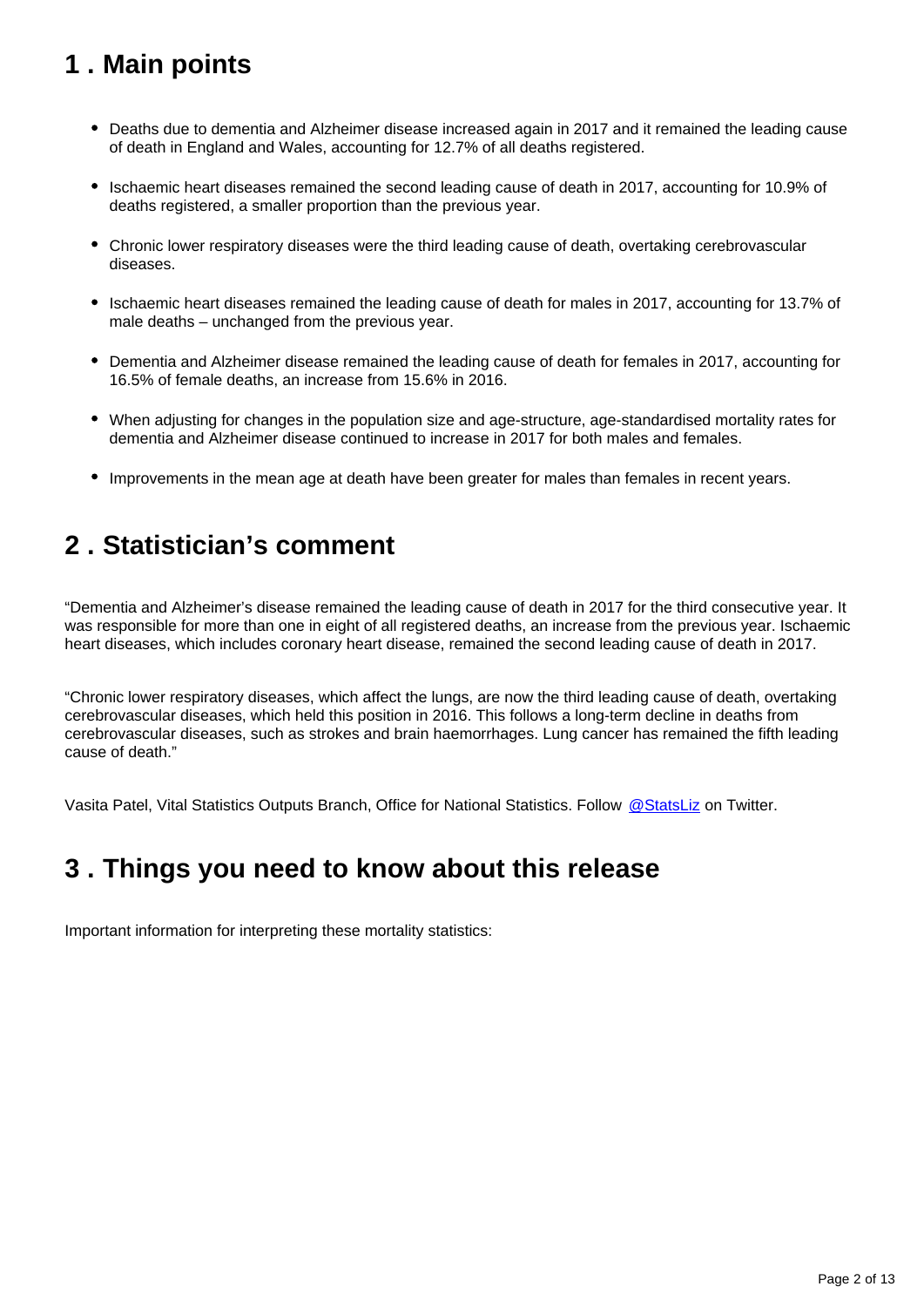- death statistics are compiled from information supplied when deaths are certified and registered as part of civil registration, a legal requirement
- figures represent the number of deaths registered in the calendar year; this includes some deaths that occurred in the years prior to the calendar year (more information is available in the Quality and methodology section)
- figures represent deaths that occurred in England and Wales; these include the deaths of individuals whose usual residence was outside England and Wales
- summary figures and analysis of causes of death by broad disease were published in Deaths registered in [England and Wales, 2017](https://www.ons.gov.uk/peoplepopulationandcommunity/birthsdeathsandmarriages/deaths/bulletins/deathsregistrationsummarytables/2017) released in July 2018; these groupings can be found in section 10 of the [User](https://www.ons.gov.uk/peoplepopulationandcommunity/birthsdeathsandmarriages/deaths/methodologies/userguidetomortalitystatistics)  **[Guide to Mortality Statistics](https://www.ons.gov.uk/peoplepopulationandcommunity/birthsdeathsandmarriages/deaths/methodologies/userguidetomortalitystatistics)**
- this release provides more detail on both individual causes of death and [leading causes of death,](https://www.ons.gov.uk/peoplepopulationandcommunity/birthsdeathsandmarriages/deaths/methodologies/userguidetomortalitystatistics/leadingcausesofdeathinenglandandwalesrevised2016) where individual causes are aggregated using a list developed by the World Health Organization (WHO), modified for use in England and Wales.

## <span id="page-2-0"></span>**4 . Greater improvements in the mean age at death for males than females in recent years**

There were 533,253 deaths registered in England and Wales in 2017, a 1.6% increase from 2016 and the highest annual number of death registrations since 2003. With increases in both the size and age of the population, the number of deaths is expected to increase. When adjusting for these changes in the population, age-standardised mortality rates (ASMRs) decreased slightly for both males (0.4%) and females (0.2%) in 2017.

Over the last century there has been a long-term trend in falling mortality rates and rising life expectancy in [England and Wales](https://www.ons.gov.uk/peoplepopulationandcommunity/birthsdeathsandmarriages/deaths/articles/causesofdeathover100years/2017-09-18). Typically, females have a greater life expectancy than males, and this is reflected in the mean age at death. Improvements in the mean age at death have been greater for males than females in recent years, increasing by two years for males compared with one year for females over the last decade (Figure 1).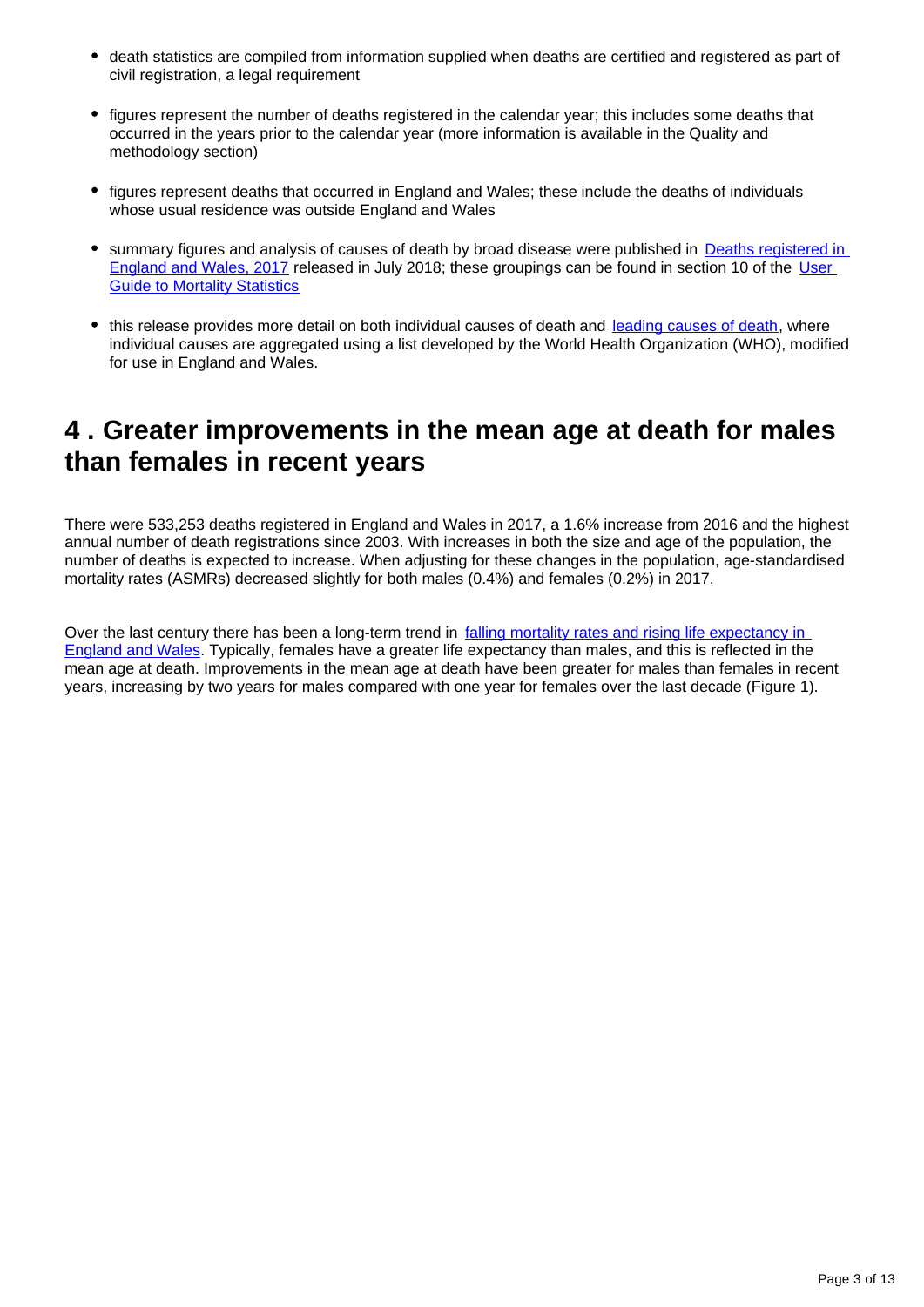### **Figure 1: Mean age at death for males and females, 2007 and 2017**

#### **England and Wales**

## Figure 1: Mean age at death for males and females, 2007 and 2017

**England and Wales** 



**Source: Office for National Statistics**

**Notes:**

1. Based on deaths registered in each calendar year.

## <span id="page-3-0"></span>**5 . Dementia and Alzheimer disease remained the leading cause of death in 2017**

As previously reported in [Deaths registered in England and Wales, 2017](https://www.ons.gov.uk/peoplepopulationandcommunity/birthsdeathsandmarriages/deaths/bulletins/deathsregistrationsummarytables/2017), at the broad disease group level, cancer remained the most common cause of death in 2017 (28.1% of all deaths registered), followed by circulatory diseases, such as heart diseases and strokes (25.0%).

At a more detailed level, Office for National Statistics (ONS) determines the [leading causes of death](https://www.ons.gov.uk/peoplepopulationandcommunity/birthsdeathsandmarriages/deaths/methodologies/userguidetomortalitystatistics/leadingcausesofdeathinenglandandwalesrevised2016) using a list based on [one developed by the World Health Organization \(WHO\)](http://www.who.int/bulletin/volumes/84/4/297arabic.pdf). This list uses more specific groupings than the broad group level, splitting causes such as cancer and circulatory diseases into different subtypes, with the aim to provide policy-makers with enough detail to generate appropriate health advocacy and interventions.

The top five leading causes of death, using this grouping, accounted for 41.1% of all deaths registered in England and Wales in 2017.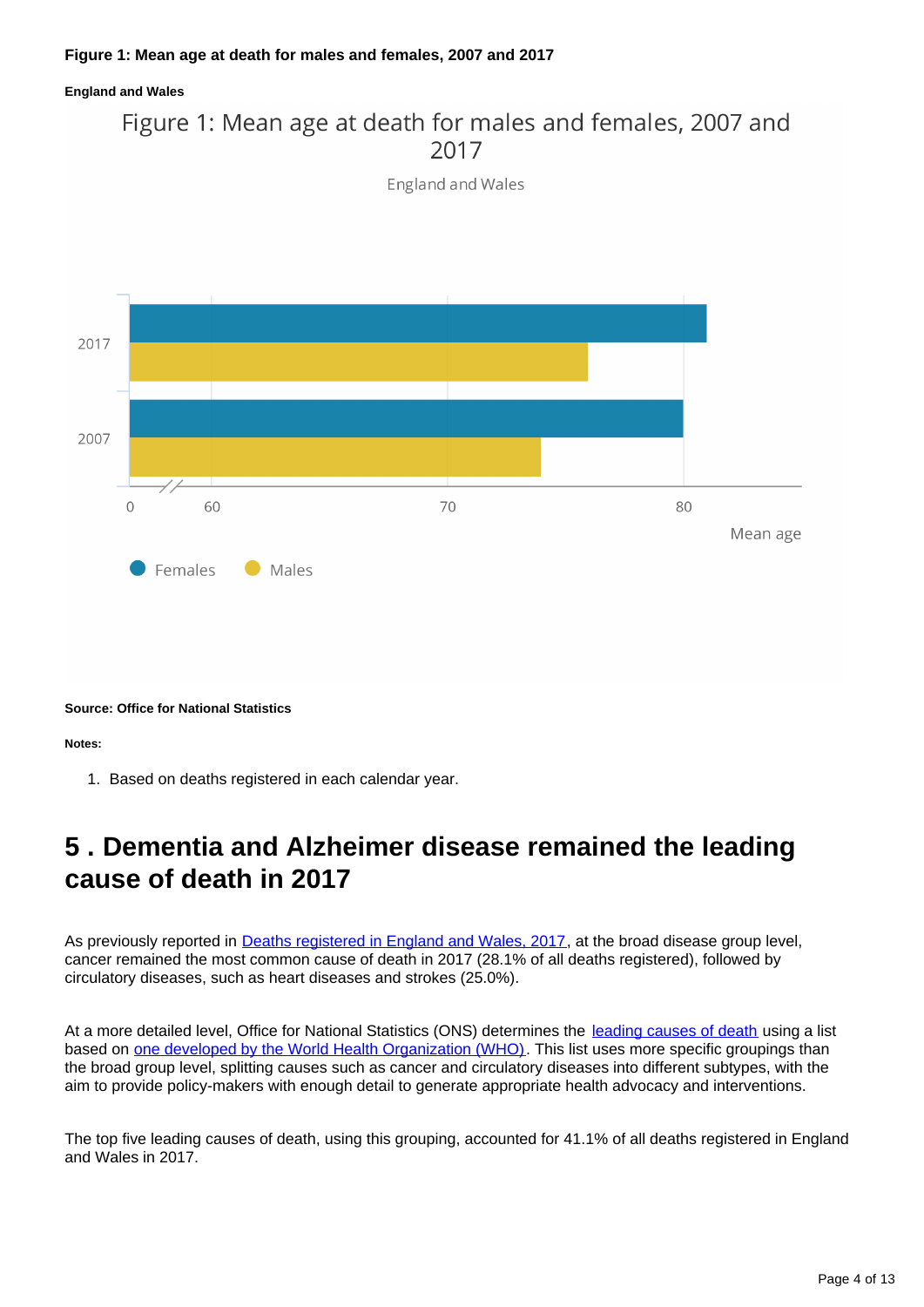The number of deaths due to dementia and Alzheimer disease continued to increase in 2017 and it remained the leading cause of death in England and Wales, accounting for 12.7% of all deaths registered (Figure 2). Ischaemic heart diseases remained the second leading cause, but despite a slight increase in the number of deaths to this cause, it accounted for a smaller percentage of total deaths in 2017 (10.9%) than in 2016 (11.0%).

Since 2001, there has been a long-term decline in the number of deaths to cerebrovascular diseases and this trend has continued in 2017. This is likely due to government campaigns increasing public awareness of risk factors and issuing guidance such as the [act F.A.S.T campaign](https://www.nhs.uk/actfast/Pages/stroke.aspx).

In contrast, deaths due to chronic lower respiratory diseases have been slowly increasing over time, overtaking cerebrovascular diseases as the third leading cause of death in 2017.

### **Figure 2: Number of deaths from top five leading causes, 2015 to 2017**

#### **England and Wales**

## Figure 2: Number of deaths from top five leading causes, 2015 to 2017

England and Wales



#### **Source: Office for National Statistics**

#### **Notes:**

- 1. Based on deaths registered in each calendar year.
- 2. The cause of death groups used here are based on a [list](https://www.ons.gov.uk/peoplepopulationandcommunity/birthsdeathsandmarriages/deaths/methodologies/userguidetomortalitystatistics/leadingcausesofdeathinenglandandwalesrevised2016) developed by the World Health Organization, modified for use in England and Wales.

There are several important reasons why the number of deaths from dementia and Alzheimer disease has increased in recent years.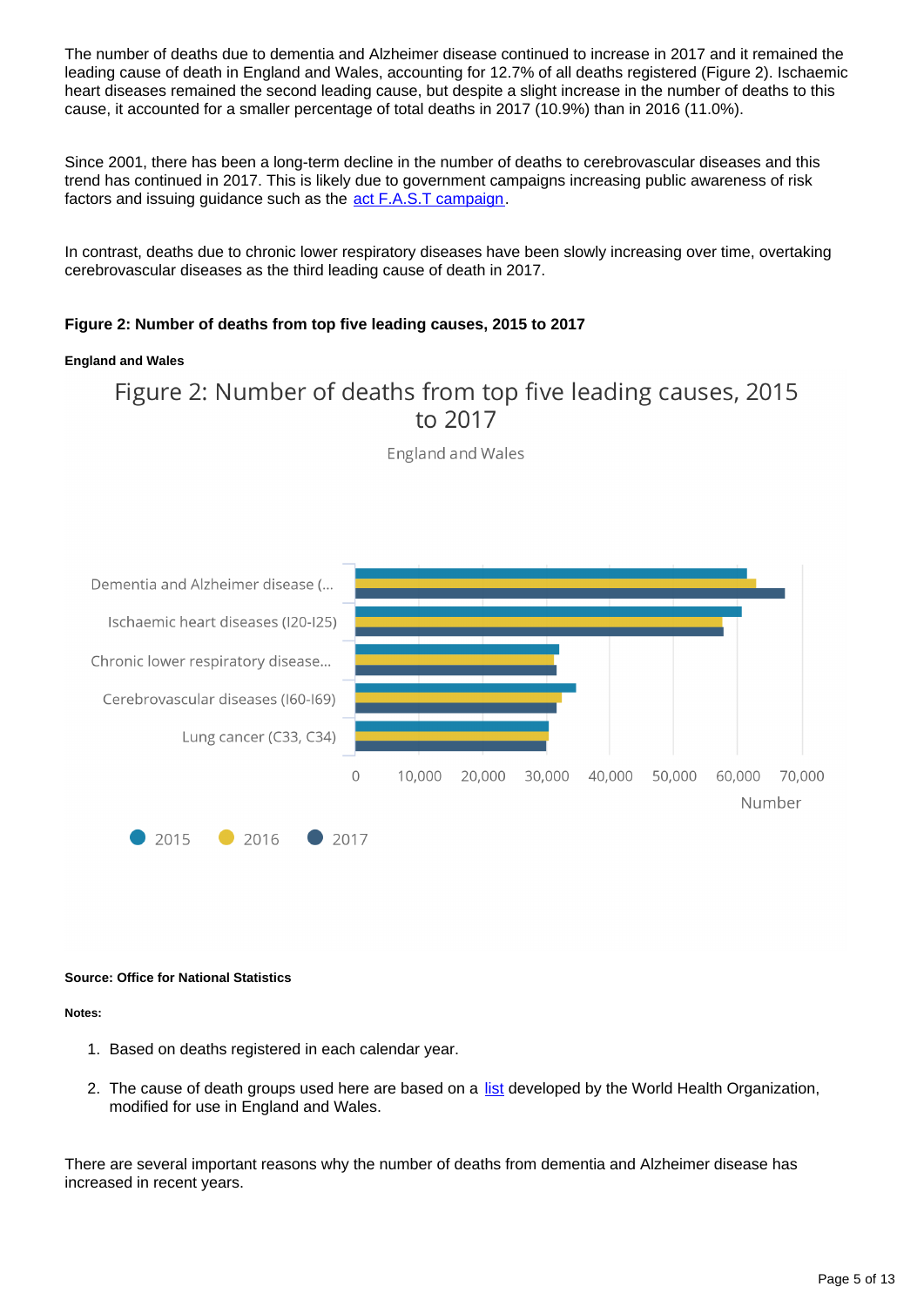Dementia and Alzheimer disease mainly affects people aged over 65 years. With people living longer and surviving other illnesses, the number of people developing dementia and Alzheimer disease is increasing. Male life expectancy has been improving at a slightly faster rate than female life expectancy in recent years and men [are tending to live longer than before,](https://www.ons.gov.uk/peoplepopulationandcommunity/birthsdeathsandmarriages/lifeexpectancies/bulletins/nationallifetablesunitedkingdom/2014to2016) which is likely to have contributed to a 9.0% increase in the number of deaths from dementia and Alzheimer disease in men in 2017.

A better understanding of dementia and improved diagnosis is also likely to have caused increased reporting of dementia on death certificates. This is likely to be a consequence of ongoing incentives put in place in 2013 to 2014, such as the Prime Minister's [challenge on dementia](https://www.gov.uk/government/publications/prime-ministers-challenge-on-dementia-2020) and the government's [mandate to NHS England,](https://www.gov.uk/government/uploads/system/uploads/attachment_data/file/601188/NHS_Mandate_2017-18_A.pdf) which includes an agreed ambition that two-thirds of the estimated number of people with dementia in England should have a diagnosis.

Updates to the coding framework used to code cause of death took place in 2011 and 2014. These updates increased the number of deaths with an underlying cause of dementia (more information on these updates is available in the Quality and methodology section).

## <span id="page-5-0"></span>**6 . Age-standardised mortality rates for dementia and Alzheimer disease increased in 2017**

Age-standardised mortality rates (ASMRs) for four of the top five leading causes of death have generally been decreasing since 2001 (Figures 3 and 4). This is perhaps due to improvements in the treatment and diagnosis of these diseases and the introduction of [preventative programmes and awareness campaigns](https://www.ons.gov.uk/peoplepopulationandcommunity/birthsdeathsandmarriages/deaths/bulletins/deathsregisteredinenglandandwalesseriesdr/2015#what-is-being-done-to-make-the-public-aware-of-their-own-health) that seek to improve people's health. However, due to the slight increase in deaths to chronic lower respiratory diseases, the ASMR for females dying from this cause remained unchanged in 2017.

In contrast, the ASMRs for dementia and Alzheimer disease have been increasing in recent years for both males and females (Figures 3 and 4). Despite an apparent slowdown in this trend in 2016, there were further increases in the ASMR for dementia and Alzheimer disease for both males and females in 2017, by 5.7% and 5.5% respectively.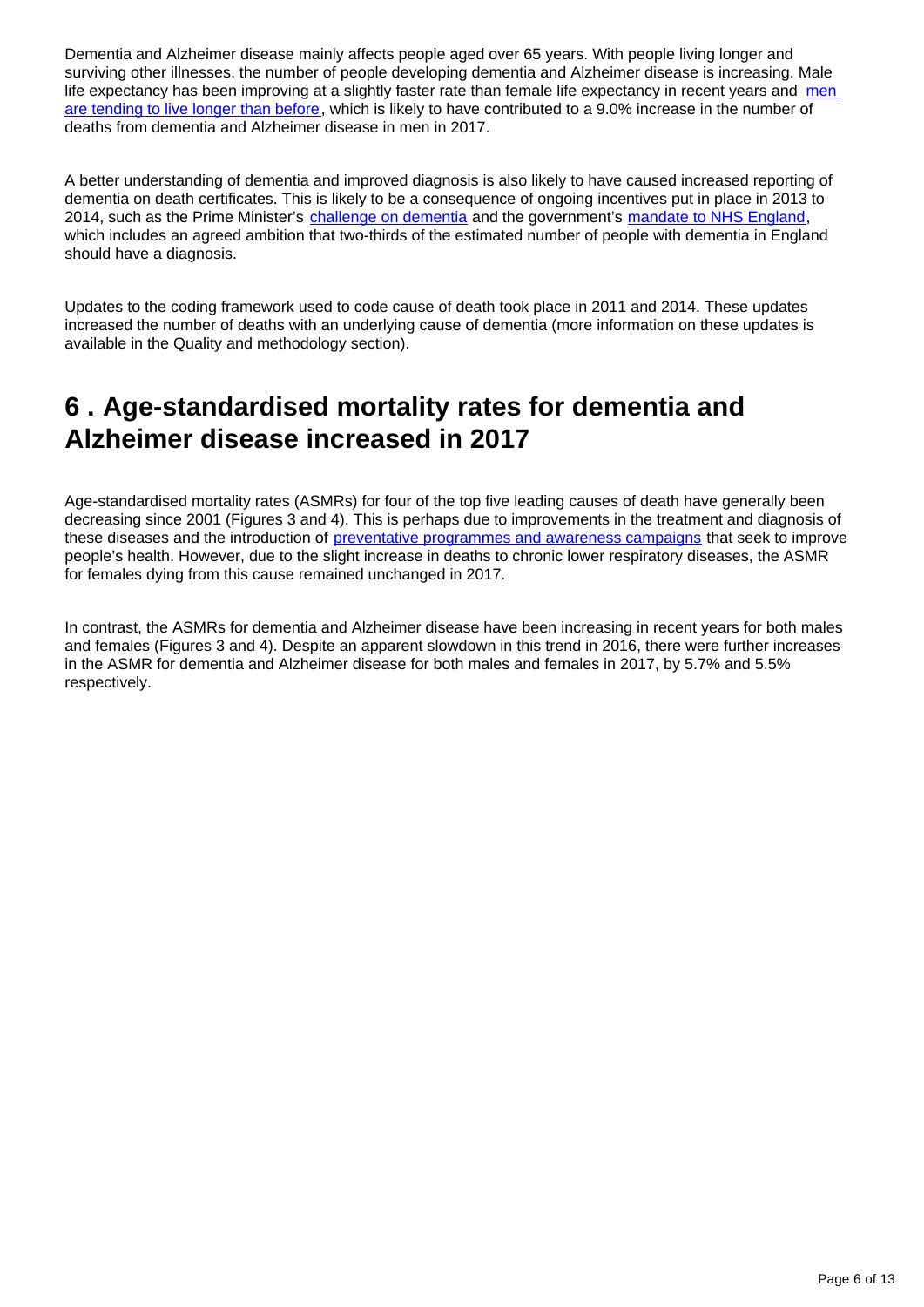### **Figure 3: Male age-standardised mortality rates for top five leading causes of death, 2001 to 2017**

### **England and Wales**

## Figure 3: Male age-standardised mortality rates for top five leading causes of death, 2001 to 2017

England and Wales



#### **Source: Office for National Statistics**

#### **Notes:**

- 1. Based on deaths registered in each calendar year.
- 2. The cause of death groups used here are based on a [list](https://www.ons.gov.uk/peoplepopulationandcommunity/birthsdeathsandmarriages/deaths/methodologies/userguidetomortalitystatistics/leadingcausesofdeathinenglandandwalesrevised2016) developed by the World Health Organization, modified for use in England and Wales.
- 3. These rates are for all ages and are standardised to the 2013 [European Standard Population.](https://www.ons.gov.uk/peoplepopulationandcommunity/birthsdeathsandmarriages/deaths/methodologies/userguidetomortalitystatisticsjuly2017#death-rates-ratios-and-standardisation)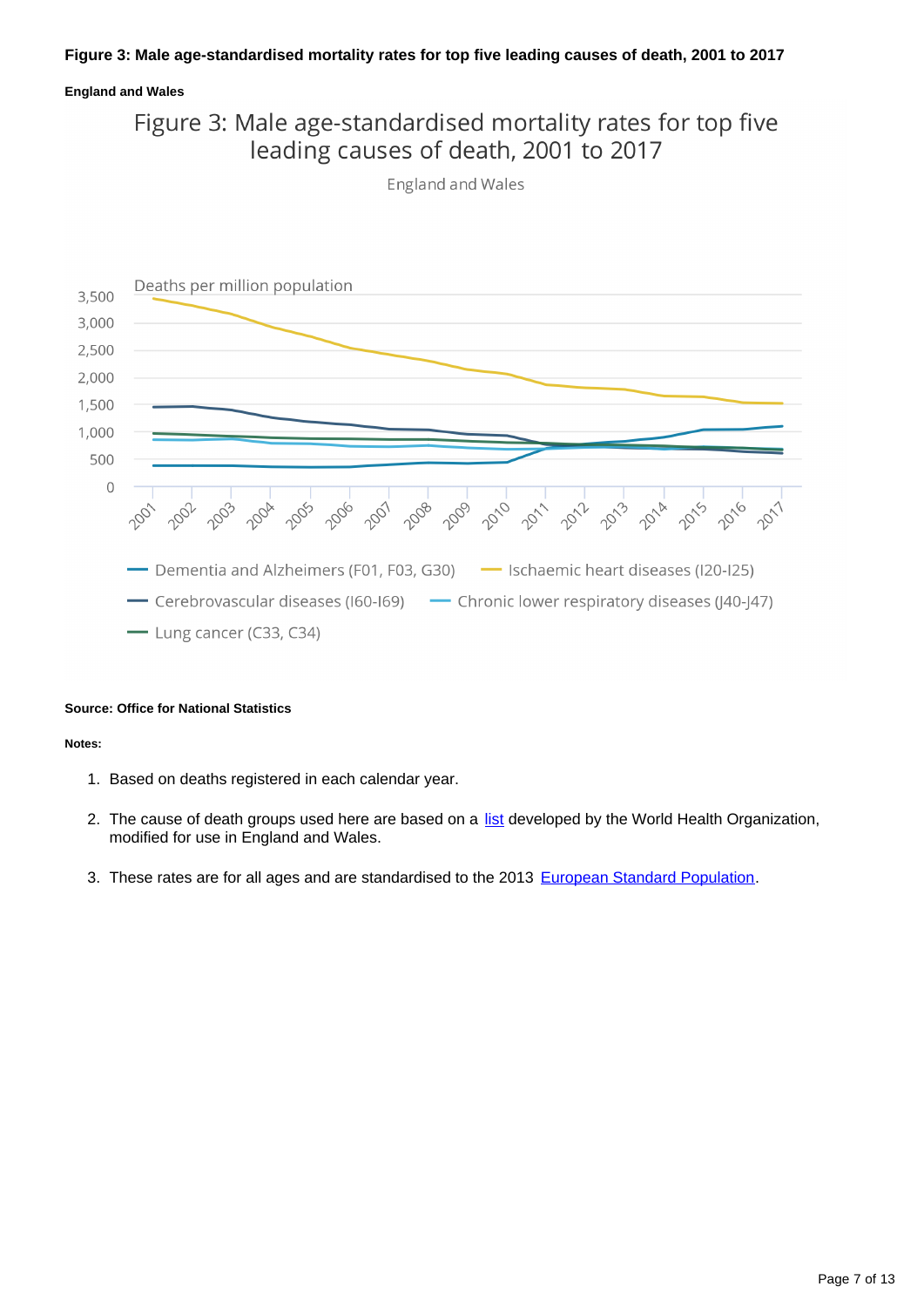### **Figure 4: Female age-standardised mortality rates for top five leading causes of death, 2001 to 2017**

### **England and Wales**

## Figure 4: Female age-standardised mortality rates for top five leading causes of death, 2001 to 2017

**England and Wales** 



#### **Source: Office for National Statistics**

#### **Notes:**

- 1. Based on deaths registered in each calendar year.
- 2. The cause of death groups used here are based on a [list](https://www.ons.gov.uk/peoplepopulationandcommunity/birthsdeathsandmarriages/deaths/methodologies/userguidetomortalitystatistics/leadingcausesofdeathinenglandandwalesrevised2016) developed by the World Health Organization, modified for use in England and Wales.
- 3. These rates are for all ages and are standardised to the 2013 [European Standard Population.](https://www.ons.gov.uk/peoplepopulationandcommunity/birthsdeathsandmarriages/deaths/methodologies/userguidetomortalitystatisticsjuly2017#death-rates-ratios-and-standardisation)

As such, there have been numerous efforts focused on reducing the risk of developing dementia, such as the [Blackfriars Consensus Statement](https://www.gov.uk/government/news/call-for-new-policy-focus-on-brain-health-to-reduce-the-risk-of-dementia) and national guidance on [mid-life approaches to delay or prevent the onset of](https://www.nice.org.uk/guidance/ng16)  [dementia](https://www.nice.org.uk/guidance/ng16). [NHS Health Checks](http://www.healthcheck.nhs.uk/) also contain a dementia component to raise awareness and help promote a healthy lifestyle. This aims to reduce and monitor risk factors for developing dementia, such as obesity, diabetes, high blood-pressure and raised cholesterol.

## <span id="page-7-0"></span>**7 . Suicide accounted for an increased proportion of deaths at ages 5 to 19 years in 2017**

The overall leading causes of death are usually long-term diseases or conditions experienced later in life, due to the large proportion of deaths at older ages. Breaking them down by age group gives a more detailed picture, with leading causes of death in younger age groups more likely to be a result of external causes. The leading causes in the youngest age groups tend to fluctuate more due to the small number of deaths at these ages.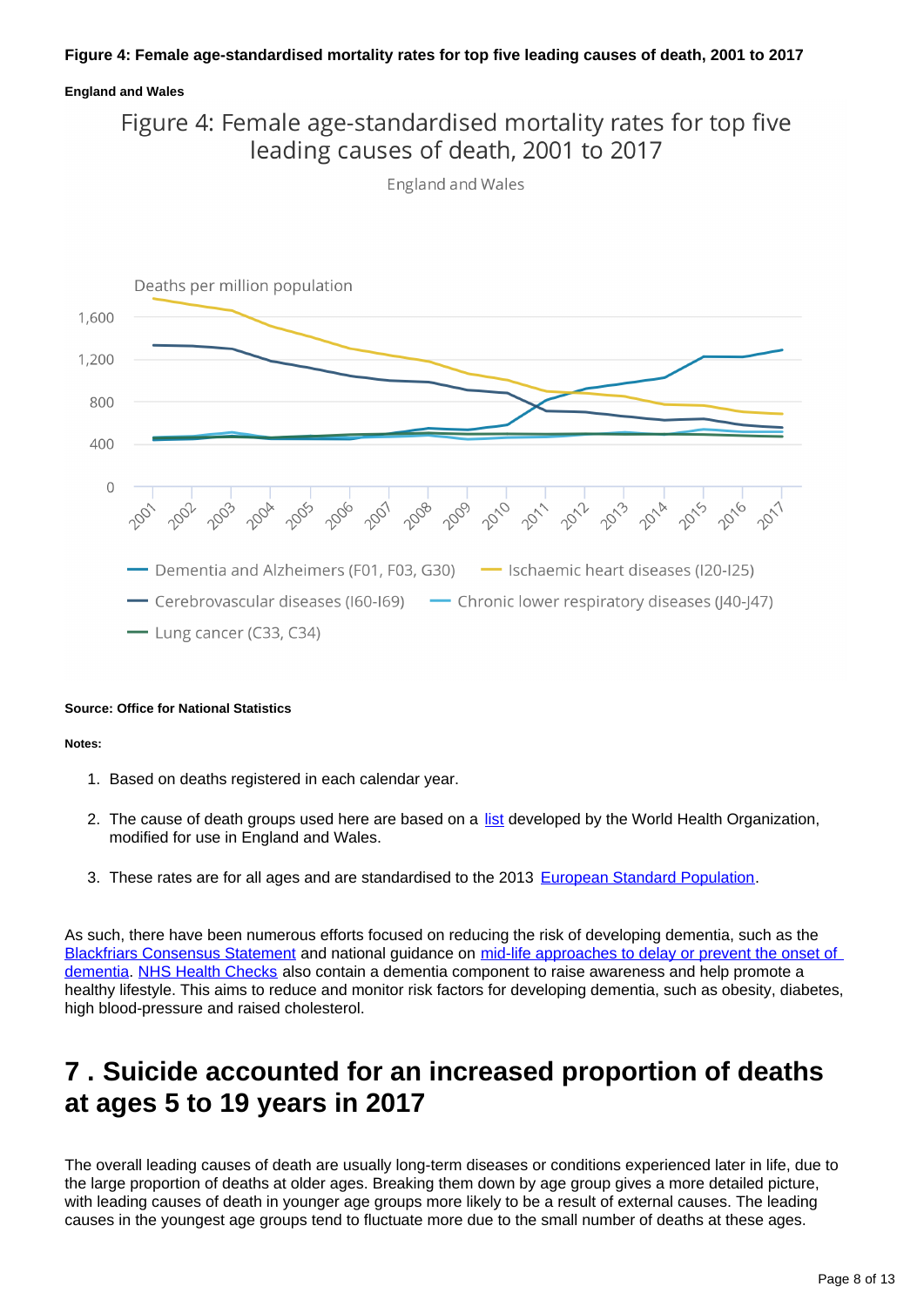In 2017, congenital malformations, deformations and chromosomal abnormalities remained the leading cause of death for boys and girls aged 1 to 4 years. However, this cause accounted for a smaller proportion of deaths at this age in 2017 (11.0%), compared with 2016 (14.9%).

For boys and girls aged 5 to 19 years, suicide and injury or poisoning of undetermined intent remained the leading cause of death in 2017, accounting for an increased proportion of deaths at this age, compared with the previous year. The increase in deaths due to this cause was especially notable for females, accounting for 13.3% of deaths at this age, compared with only 9.6% in 2016. In England and Wales, a conclusion of suicide cannot be returned for children under the age of 10 years.

The proportion of deaths due to land transport accidents for boys and girls aged 5 to 19 years decreased in 2017, remaining the second leading cause of death for boys (10.4%). Meanwhile, for girls, malignant neoplasms of the brain became the second leading cause, accounting for 7.1% of deaths at this age, an increase from 6.4% in 2016.

## <span id="page-8-0"></span>**8 . Suicide accounted for an increased proportion of female deaths aged 20 to 34 and 35 to 49 years, whilst continued decreases were seen for males**

For males and females aged 20 to 34 years, suicide and injury or poisoning of undetermined intent remained the leading cause of death in 2017 (Figure 5). Whilst it was accountable for a slightly smaller proportion of male deaths at this age (23.7%) compared with the previous year, the opposite was true for females, increasing from 13.4% in 2016 to 14.9% in 2017.

Accidental poisoning remained the second leading cause of death at ages 20 to 34 years, following the increasing trend seen in recent years (Figure 5).

## **Figure 5: Top five leading causes of death for 20- to 34-year-olds, 2001 to 2017**

## **England and Wales**

### [Download the data](https://publishing.ons.gov.uk/visualisations/dvc538/dr_data.xls)

### **Notes:**

- 1. Based on deaths registered in each calendar year.
- 2. The cause of death groups used here are based on a [list](https://www.ons.gov.uk/peoplepopulationandcommunity/birthsdeathsandmarriages/deaths/methodologies/userguidetomortalitystatistics/leadingcausesofdeathinenglandandwalesrevised2016) developed by the World Health Organization, modified for use in England and Wales.
- 3. This figure includes the top five leading causes of death for males and females at this age group in 2017. These may not have been the top five causes in previous years.
- 4. Updates to the coding framework used to code cause of death took place in 2011 and 2014. More information on these updates is available in the Quality and methodology section.

Suicide also remained the leading cause of death for males aged 35 to 49 years, accounting for a slightly smaller proportion of male deaths (11.1%) than the previous year (11.3%) (Figure 6). Ischaemic heart diseases and accidental poisoning closely followed as the second and third leading causes for males at this age, responsible for 10.9% and 10.7% respectively.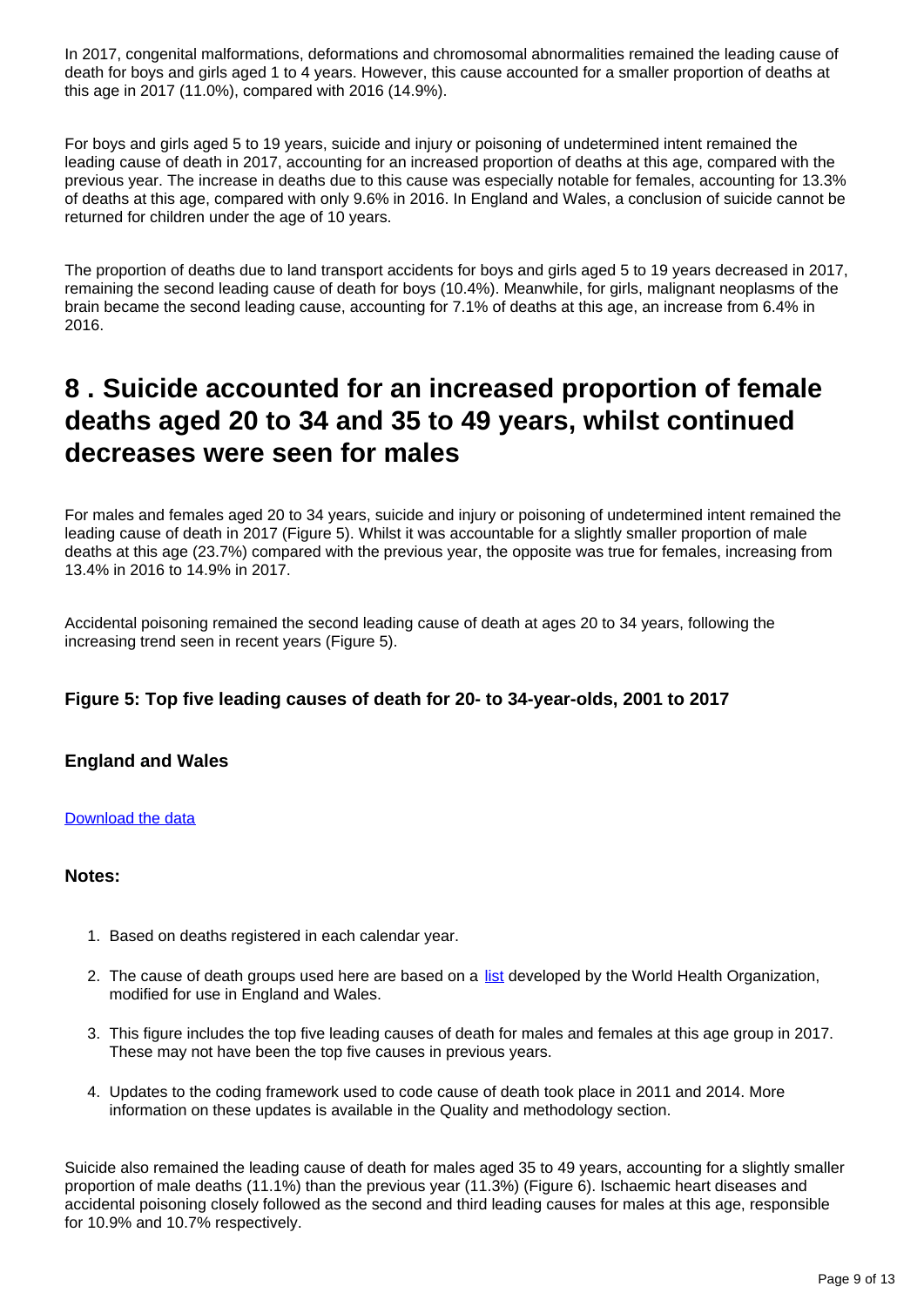For females aged 35 to 49 years, breast cancer continued to dominate as the leading cause of death in 2017, responsible for 13.2% of deaths, a slight decrease from 2016 (Figure 6). Cirrhosis and other diseases of the liver remained the second leading cause responsible for an increased proportion (9.4%) of female deaths at this age in 2017.

### **Figure 6: Top five leading causes of death for 35- to 49-year-olds, 2001 to 2017**

### **England and Wales**

### [Download the data](https://publishing.ons.gov.uk/visualisations/dvc538/dr_data.xls)

### **Notes:**

- 1. Based on deaths registered in each calendar year.
- 2. The cause of death groups used here are based on a [list](https://www.ons.gov.uk/peoplepopulationandcommunity/birthsdeathsandmarriages/deaths/methodologies/userguidetomortalitystatistics/leadingcausesofdeathinenglandandwalesrevised2016) developed by the World Health Organization, modified for use in England and Wales.
- 3. This figure includes the top five leading causes of death for males and females at this age group in 2017. These may not have been the top five causes in previous years.
- 4. Updates to the coding framework used to code cause of death took place in 2011 and 2014. More information on these updates is available in the Quality and methodology section.

## <span id="page-9-0"></span>**9 . Long-term diseases and conditions remained the leading cause for ages 50 to 64 and 65 to 79 years in 2017**

The leading causes of death for ages 50 to 64 and 65 to 79 years in 2017 were due to long-term diseases and conditions. Ischaemic heart diseases remained the leading cause for males in these age groups, accounting for an increased proportion of male deaths aged 50 to 64 years (17.6%), but a decreased proportion at ages 65 to 79 years (15.0%) (Figure 7).

For females, lung cancer remained the leading cause of death, and like males, it was accountable for a smaller proportion of deaths in these age groups compared with the previous year. At ages 50 to 64 years, breast cancer closely followed as the second leading cause, accountable for 10.1% of deaths, whereas for 65- to 79-year-old females, chronic lower respiratory diseases were the second leading cause, accountable for 9.1% of deaths (Figure 7).

## **Figure 7: Top five leading causes of death for 65- to 79-year-olds, 2001 to 2017**

### **England and Wales**

[Download the data](https://publishing.ons.gov.uk/visualisations/dvc538/dr_data.xls)

**Notes:**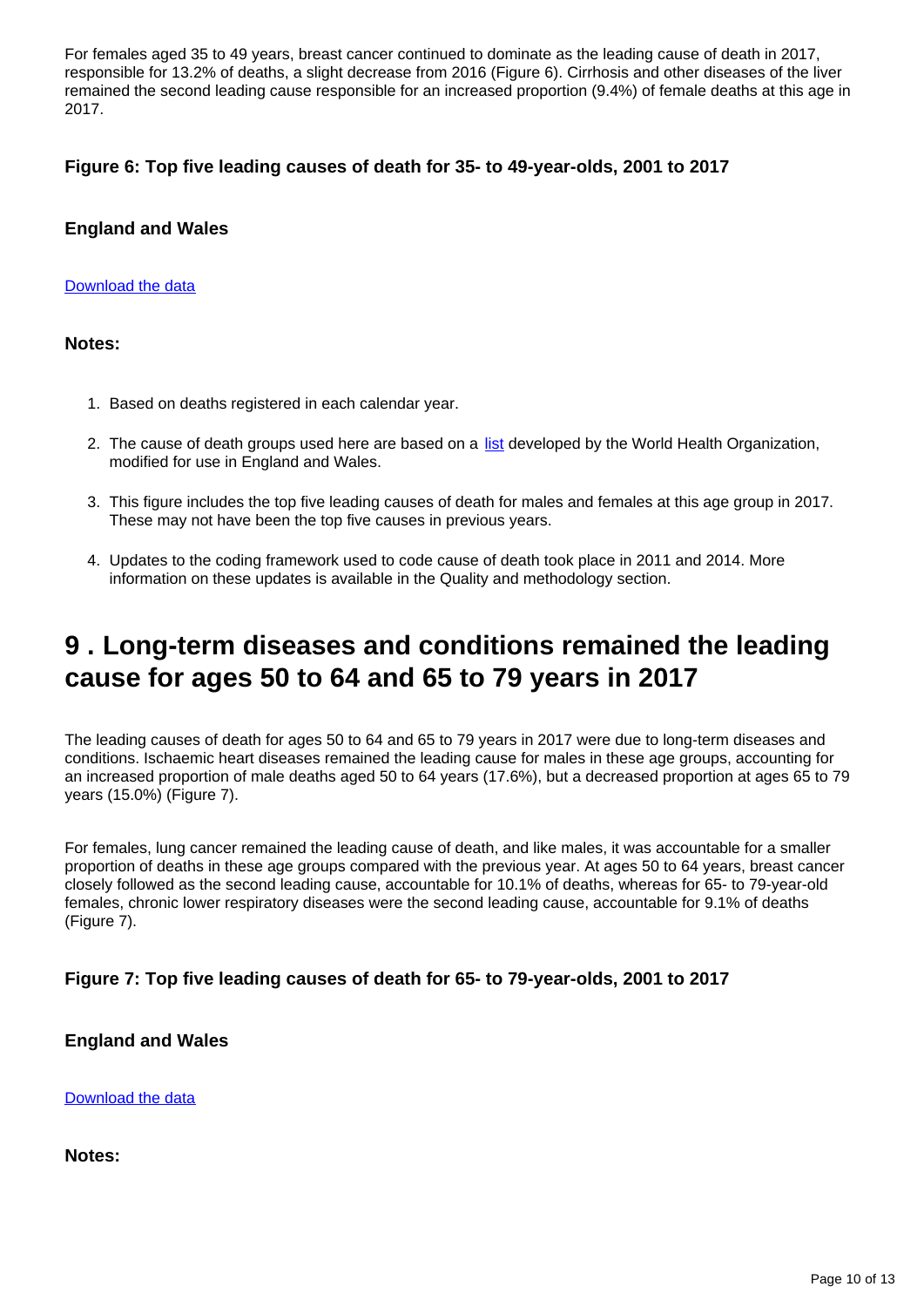- 1. Based on deaths registered in each calendar year.
- 2. The cause of death groups used here are based on a [list](https://www.ons.gov.uk/peoplepopulationandcommunity/birthsdeathsandmarriages/deaths/methodologies/userguidetomortalitystatistics/leadingcausesofdeathinenglandandwalesrevised2016) developed by the World Health Organization, modified for use in England and Wales.
- 3. This figure includes the top five leading causes of death for males and females at this age group in 2017. These may not have been the top five causes in previous years.
- 4. Updates to the coding framework used to code cause of death took place in 2011 and 2014. More information on these updates is available in the Quality and methodology section.

## <span id="page-10-0"></span>**10 . Continued increases in deaths to dementia and Alzheimer disease at ages 80 years and over**

Dementia and Alzheimer disease remained the leading cause of death for both men and women aged 80 years and over in 2017, responsible for 15.1% of male deaths aged 80 years and over, compared with 23.2% of females (Figure 8). Whilst deaths to dementia and Alzheimer disease continued to increase at this age, the opposite was seen for Ischaemic heart diseases, which accounted for 12.6% of male deaths and 8.5% of female deaths at this age, a continued decrease from 2016.

## **Figure 8: Top five leading causes of death for ages 80 and over, 2001 to 2017**

### **England and Wales**

### [Download the data](https://publishing.ons.gov.uk/visualisations/dvc538/dr_data.xls)

### **Notes:**

- 1. Based on deaths registered in each calendar year.
- 2. The cause of death groups used here are based on a [list](https://www.ons.gov.uk/peoplepopulationandcommunity/birthsdeathsandmarriages/deaths/methodologies/userguidetomortalitystatistics/leadingcausesofdeathinenglandandwalesrevised2016) developed by the World Health Organization, modified for use in England and Wales.
- 3. This figure includes the top five leading causes of death for males and females at this age group in 2017. These may not have been the top five causes in previous years.
- 4. Updates to the coding framework used to code cause of death took place in 2011 and 2014. More information on these updates is available in the Quality and methodology section.

Alzheimer disease is the most common cause of dementia. Dementia and Alzheimer disease are more likely to occur at older ages, with Alzheimer disease affecting more women than men.

## <span id="page-10-1"></span>**11 . Links to related statistics**

More data on [deaths in England and Wales in 2017](https://www.ons.gov.uk/peoplepopulationandcommunity/birthsdeathsandmarriages/deaths/datasets/deathsregisteredinenglandandwalesseriesdrreferencetables) are available.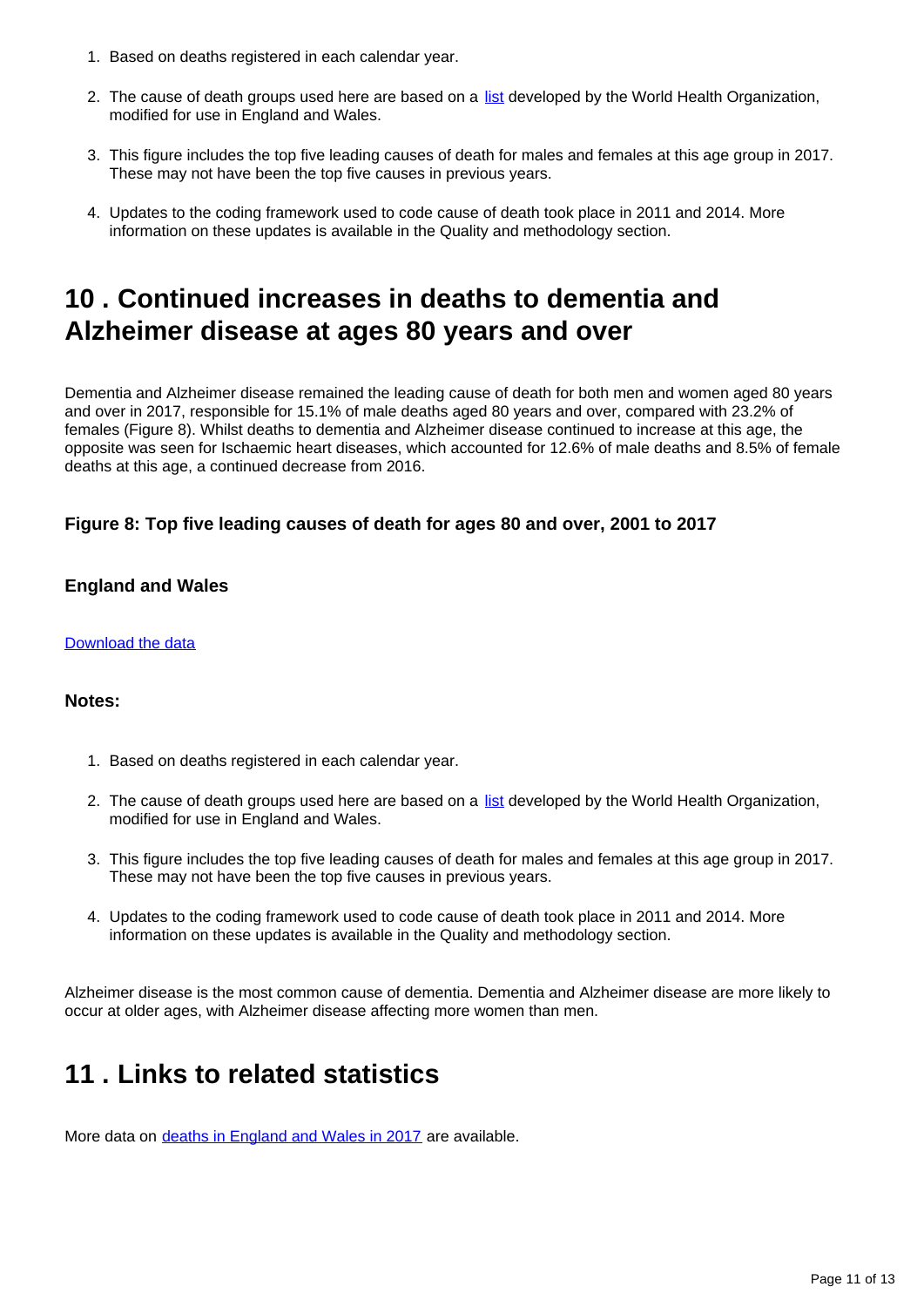Our [explorable dataset](https://www.nomisweb.co.uk/query/select/getdatasetbytheme.asp?theme=73) provides more detailed mortality statistics, including cause of death, area of usual residence, sex and age group. This explorable dataset has been specially designed to protect the confidentiality of individuals, where suppression is applied to low counts for areas below region level. Data are available for 2013 to 2017 and are based on the year the death was registered. This dataset can also be used to extract mortality rates.

The number of deaths and death rates for the UK and constituent countries can be found in the [Vital Statistics:](http://www.ons.gov.uk/peoplepopulationandcommunity/populationandmigration/populationestimates/datasets/vitalstatisticspopulationandhealthreferencetables)  [Population and Health Reference tables;](http://www.ons.gov.uk/peoplepopulationandcommunity/populationandmigration/populationestimates/datasets/vitalstatisticspopulationandhealthreferencetables) an international comparison of numbers of deaths and death rates is also available. The [World Health Organization \(WHO\)](http://who.int/mediacentre/factsheets/fs310/en/) provides data on the leading causes of death in the world.

Further 2017 death statistics will be published later in 2018, see the [GOV.UK release calendar](https://www.gov.uk/government/statistics/announcements) for more details.

To meet user needs, very timely but provisional counts of death registrations are published:

- [provisional counts of weekly death registrations by sex, age group and region](http://www.ons.gov.uk/peoplepopulationandcommunity/birthsdeathsandmarriages/deaths/datasets/weeklyprovisionalfiguresondeathsregisteredinenglandandwales)
- [provisional counts of monthly death registrations by local authority](http://www.ons.gov.uk/peoplepopulationandcommunity/birthsdeathsandmarriages/deaths/datasets/monthlyfiguresondeathsregisteredbyareaofusualresidence)

Figures for 2018 have not been subject to the full quality assurance process so are considered provisional.

Special extracts and tabulations of mortality data for England and Wales are available to order (subject to legal frameworks, disclosure control, resources and the ONS charging policy, where appropriate). Enquiries should be made to Vital Statistics Outputs Branch by email to **vsob@ons.gov.uk** or telephone on +44 (0)1329 444110). [User requested data](https://www.ons.gov.uk/peoplepopulationandcommunity/birthsdeathsandmarriages/deaths/datalist) will be published onto our website.

## <span id="page-11-0"></span>**12 . Quality and methodology**

Mortality statistics are used for producing population estimates and projections and to quality assure the census estimates. They are also used to carry out further analysis on, for example: life expectancy; health expectancy; causes of death; and to further analyse infant mortality. They also enable the analysis of social and demographic trends.

The [Mortality statistics Quality and Methodology Information](https://www.ons.gov.uk/peoplepopulationandcommunity/birthsdeathsandmarriages/deaths/methodologies/mortalitystatisticsinenglandandwalesqmi) report contains important information on:

- the strengths and limitations of the data and how it compares with related data
- uses and users of the data
- how the output was created
- the quality of the output including the accuracy of the data

Our user quide to mortality statistics provides further information on data quality, legislation and procedures relating to mortality and includes a glossary of terms. Information on how age-standardised mortality rates (ASMRs) are calculated is included.

Death figures reported here are based on deaths registered in the data year. This includes some deaths that occurred in the years prior to 2017 (27,801 deaths). Office for National Statistics (ONS) also takes an annual extract of death occurrences in the autumn following the data year to allow for late registrations. Further information on the [impact of registration delays for a range of causes](https://www.ons.gov.uk/peoplepopulationandcommunity/birthsdeathsandmarriages/deaths/methodologies/impactofregistrationdelaysonmortalitystatistics2016) is available.